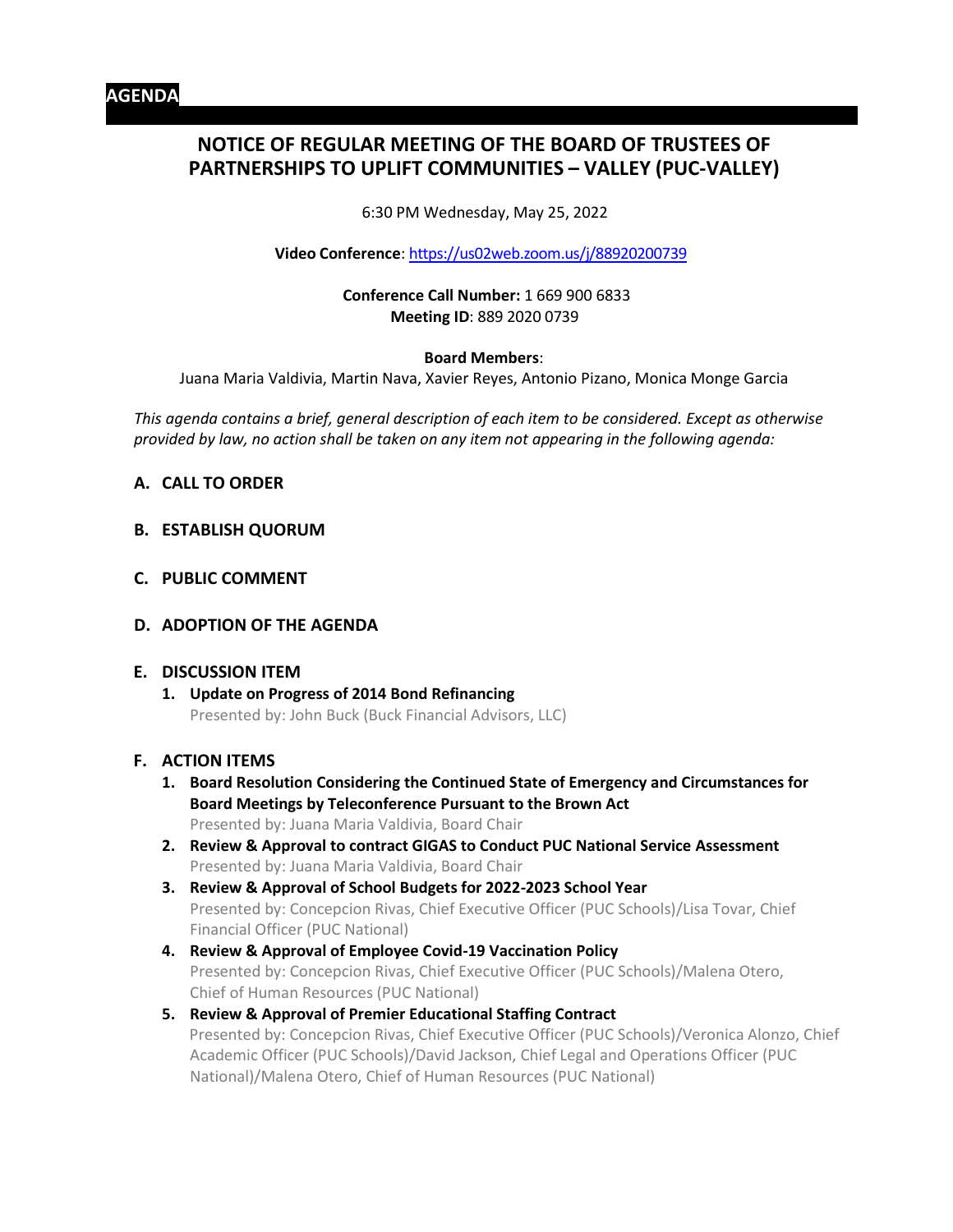### **6. Review & Approval of Food Service Management Company Contract**

Presented by: Concepcion Rivas, Chief Executive Officer (PUC Schools)/Rosa Arrington, Food Service Operations Manager (PUC National)/David Jackson, Chief Legal and Operations Officer (PUC National)

- **7. Review & Approval of LCAP 2021-22 Supplement to the Annual Update & LCAP 2022-2023 & Budget Overview for Parents (BOP) & Action Tables for: PUC Community Charter Elementary, PUC Inspire Charter Academy, PUC Lakeview Charter High, PUC Nueva Esperanza Charter Academy, & PUC Triumph Charter Academy & PUC Triumph Charter High** Presented by: Concepción Rivas, Chief Executive Officer (PUC Schools)/Gerard Montero, Director of Compliance (PUC Schools)/Lisa Tovar, Chief Financial Officer (PUC National)
- **8. Review & Approval of Local Indicator Self-Scoring Tools 2021-22 for: PUC Community Charter Elementary, PUC Inspire Charter Academy, PUC Lakeview Charter High, PUC Nueva Esperanza Charter Academy, & PUC Triumph Charter Academy & PUC Triumph Charter High** Presented by: Veronica Alonzo, Chief Academic Officer (PUC Schools)/Gerard Montero, Director of Compliance (PUC Schools)
- **9. Review & Approval of Laser Projector Upgrades [PUC Lakeview Charter High School]** Presented by: Concepcion Rivas, Chief Executive Officer (PUC Schools)/Edgar Chavez, Director of IT (PUC National)

### **G. CONSENT ITEMS**

- **1. Approval of Minutes**
	- **04.27.22 (Regular & Special)**
	- **05.10.22**
- **2. Approval of Check Registers**
- **3. Approval of PUC Schools CEO Credit Card Log**

### **H. DISCUSSION ITEMS**

### **1. PUC Schools Updates**

# **a. CEO & CAO Update**

Presented by: Concepcion Rivas, Chief Executive Officer (PUC Schools)/Veronica Alonzo, Chief Academic Officer (PUC Schools)

### • Review & Discussion of LCAP Federal Addendums

Presented by: Concepcion Rivas, Chief Executive Officer (PUC Schools)/Veronica Alonzo, Chief Academic Officer (PUC Schools)/Gerard Montero, Director of Compliance (PUC Schools)/Lisa Tovar, Chief Financial Officer (PUC National)

### **2. PUC National Updates**

### **a. Finance Update**

• Review of Statement of Revenue and Expenses, Balance Sheet and Cashflow Statements YTD through 4.30.2022

Presented by: Lisa Tovar, Chief Financial Officer (PUC National)

### **b. Student Enrollment Update**

Presented by: Pete Frias, Director of Media Communications (PUC National)

### **I. ADJOURNMENT**

If you have special needs because of a disability which makes it difficult for you to participate in the meeting, or if you require assistance or auxiliary aids to participate, or if you have questions, please call 818-559-7699. We will provide reasonable accommodations upon request.